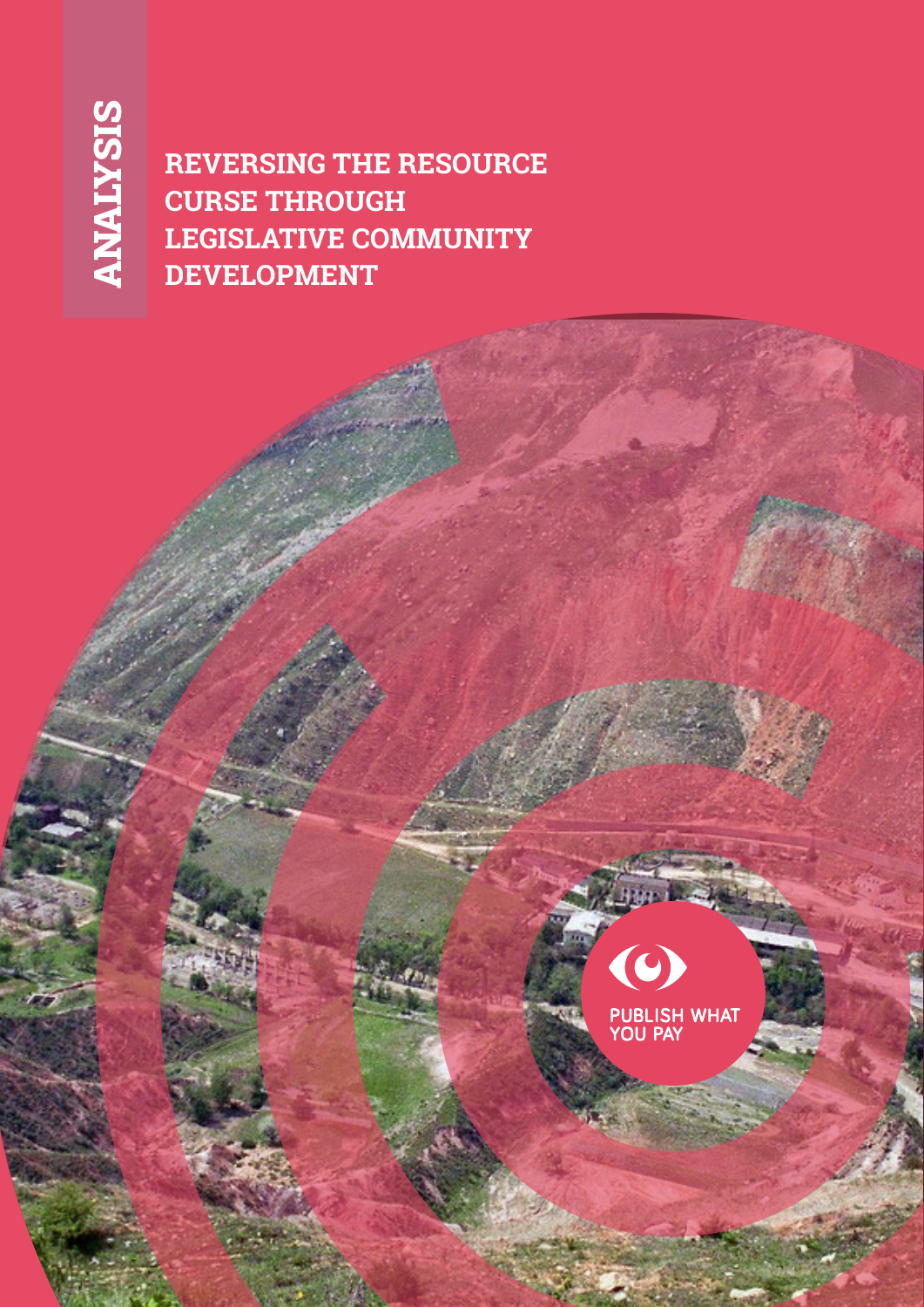# CAN GOVERNMENTS "REVERSE THE RESOURCE CURSE" THROUGH LEGISLATING COMMUNITY

DEVELOPMENT?

2

**Brendan Schwartz, Kristi Disney Bruckner, Ahamadou Maiga**

Despite decades of research and action to "reverse the resource curse," progress has generally been mooted. Natural resource extraction continues to underperform its potential development function—especially in commodity-dependent countries in Africa, Latin America and Asia.<sup>1</sup>

At the same time, communities and civil society organisations are mobilising to reshape the landscape of mineral extraction in many different ways. While some advocacy campaigns have demanded a stop to mining, others aim to derive greater benefits for mining-impacted communities and mineral-rich countries.

In response to these demands, government requirements for community development in the mining sector have risen exponentially over the last 15 years. Much of the existing literature on this topic focuses on the Australian and Canadian contexts where they have been used in the mining sector for decades. 2 However, as our typology of community development requirements indicates below, they are quickly emerging as a legally-binding instrument in countries in the Global South.

Civil society organisations, academics, policy-makers and others need to collaborate to increase scrutiny of the mining sector's local development mechanisms, in diverse geographies, in order to deliver evidence-based policy advice. This briefing note explores community development in the mining sector by looking at current trends in national legislation.

Sexton, Renard (2018). A new 'resource curse' is fueling riots around the world. https://w [washingtonpost.com/news/monkey-cage/wp/2018/04/25/mineral-extraction-makes](https://www.washingtonpost.com/news/monkey-cage/wp/2018/04/25/mineral-extraction-makes-countries-richer-right-but-theres-a-new-resource-curse/)countries-richer-right-but-theres-a-new

<sup>2</sup> See Chuhan-Pole, Punam, Andrew L. Dabalen, and Bryan Christopher Land. 2017. Mining in Africa: Are Local Communities Better Off? Africa Development Forum series. Washington, DC: World Bank. (P 56) "A main limitation of the literature on the local impact of natural resource booms is that it is still emerging and, consequently, there is a paucity of robust empirical evidence on the effect of resource abundance on employment, local income, distribution of income, and poverty, especially in developing countries. The available evidence is sparse and focuses on a handful of countries—namely, Canada and the United States among developed countries and Brazil and Peru among developing countries. Research into other resource-rich contexts, particularly Sub-Saharan Africa, is needed to increase the external validity of these results and to better inform policy makers and practitioners." http [org/curated/en/517391487795570281/pdf/112971-PUB-PUBLIC.pdf](https://documents1.worldbank.org/curated/en/517391487795570281/pdf/112971-PUB-PUBLIC.pdf)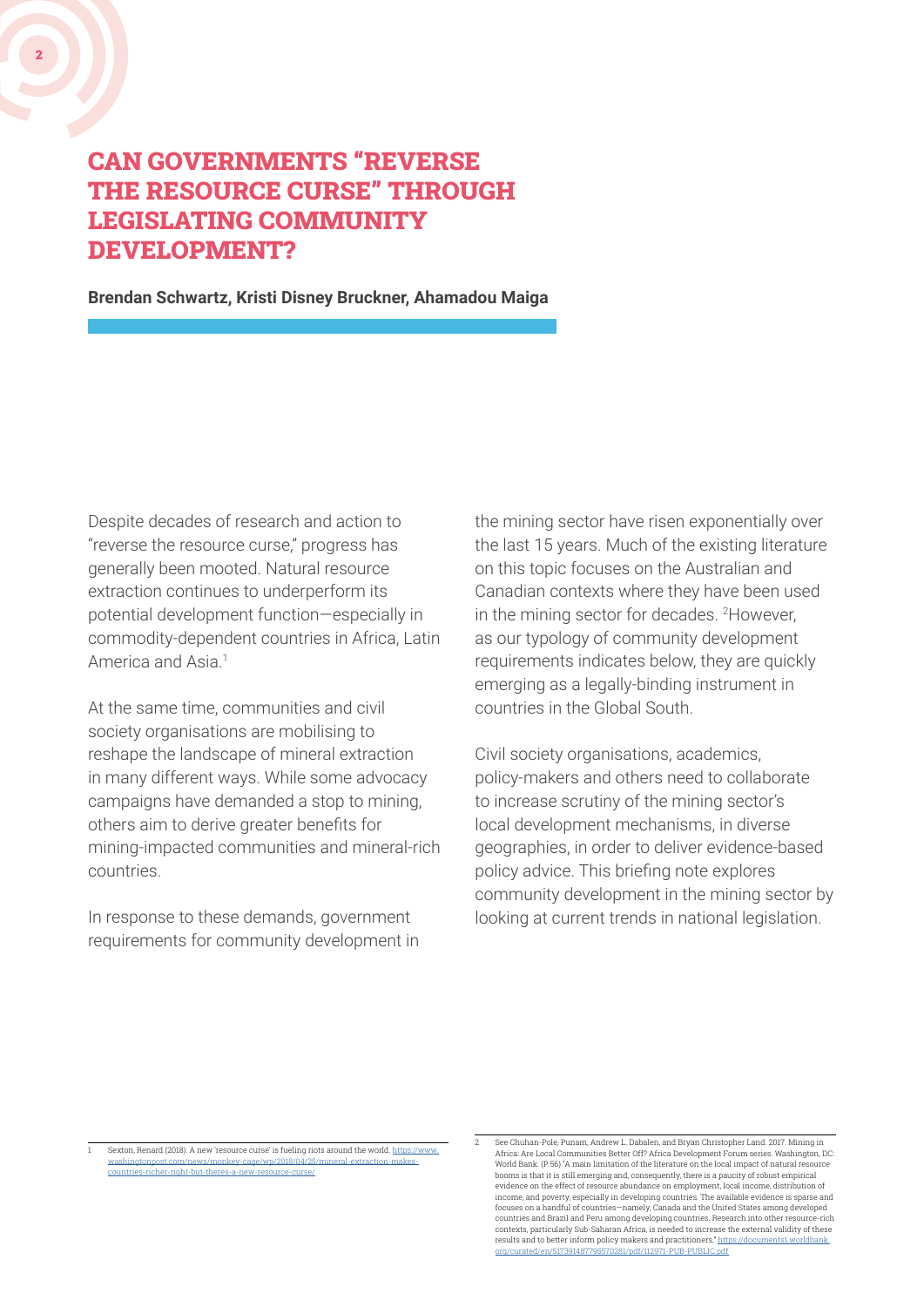

## **COMMUNITY** DEVELOPMENT IN THE MINING SECTOR: AN OVERVIEW OF RECENT **TRENDS**

Currently mining legislation in over fifty countries requires the implementation some level of community development or benefit sharing. Most of these reforms occurred between 2000-2020.<sup>3</sup> But the laws, regulations and contexts are quite diverse. Some legal frameworks place requirements on the mining company, others on the government, and others through some type of company-community or company-government-community agreement.

Community Development Agreements (CDAs) CDAs generally set out the rights and responsibilities of mining companies on a wide range of topics, but typically have a focus on the delivery of socio-economic benefits to mineaffected communities. Examples of benefits include jobs, social investments, or royalties.<sup>4</sup> Governments and companies are using CDAs and other benefit sharing mechanisms to foster the "social license to operate" and manage relationships with local stakeholders.<sup>5</sup>

Some countries, like Liberia, use a model mine development agreement that requires a CDA; other governments, like Mongolia, have a model CDA that serves as a template for such agreements; and still other governments outline requirements for CDAs, in very general to more specific terms, in national or subnational legislation.

The growth of CDAs as a local development tool is significant since mining-impacted communities have been historically excluded or marginalised from benefit streams generated in the mining sector, while feeling the brunt of social and environmental impacts. Some existing research argues that CDAs create a framework for mining companies to treat communities as a key stakeholder, rather than a third party, by implicitly recognising that local communities should receive direct benefits from mineral extraction.<sup>6</sup> Others contend that CDAs are merely a tool employed by governments and mining companies to exploit rural communities while generating large returns for mining investors.7

6 Cotula, Lorenzo (2018). Reconsidering Sovereignty, Ownership and Consent in Natural Resource Contracts: From Concepts to Practice. European Yearbook of International Economic Law. [https://link.springer.com/content/pdf/10.1007%2F8165\\_2018\\_23.pdf](https://link.springer.com/content/pdf/10.1007%2F8165_2018_23.pdf)

<sup>3</sup> See page 202, Kendra E. Dupuy, Community Development in Mining Laws, 1993 – 2012, in The Extractive Industries and Society at 200-215 (2014)[, https://www.academia.edu/9418639/](https://www.academia.edu/9418639/Community_Development_in_Mining_Laws) [Community\\_Development\\_in\\_Mining\\_Laws](https://www.academia.edu/9418639/Community_Development_in_Mining_Laws)

ecsi.columbia.edu/files/2016/07/Eme [Agreements.pdf](http://ccsi.columbia.edu/files/2016/07/Emerging-Practices-in-Community-Development-Agreements.pdf)

<sup>5</sup> International Council on Mining & Metals (ICMM), Community Development Toolkit, 2012, [https://www.icmm.com/website/publications/pdfs/social-and-economic-development/4080.](https://www.icmm.com/website/publications/pdfs/social-performance/2012/guidance_community-development-toolkit.pdf) [pdf.](https://www.icmm.com/website/publications/pdfs/social-performance/2012/guidance_community-development-toolkit.pdf)

<sup>7</sup> Dauvergne, Peter, Jonathan Gamu, The Slow Violence of Corporate Social Responsibility: the Case of Mining in Peru, 2018, in Third World Quarterly, [https://www.researchgate.](https://www.researchgate.net/profile/Dauvergne-Peter/publication/323017036_The_slow_violence_of_corporate_social_responsibility_the_case_of_mining_in_Peru/links/5a7c82f00f7e9b477a02d705/The-slow-violence-of-corporate-social-responsibility-the-case-of-mining-in-Peru.pdf) [net/profile/Dauvergne\\_Peter/publication/323017036\\_The\\_slow\\_violence\\_of\\_corporate\\_](https://www.researchgate.net/profile/Dauvergne-Peter/publication/323017036_The_slow_violence_of_corporate_social_responsibility_the_case_of_mining_in_Peru/links/5a7c82f00f7e9b477a02d705/The-slow-violence-of-corporate-social-responsibility-the-case-of-mining-in-Peru.pdf) [social\\_responsibility\\_the\\_case\\_of\\_mining\\_in\\_Peru/links/5a7c82f00f7e9b477a02d705/](https://www.researchgate.net/profile/Dauvergne-Peter/publication/323017036_The_slow_violence_of_corporate_social_responsibility_the_case_of_mining_in_Peru/links/5a7c82f00f7e9b477a02d705/The-slow-violence-of-corporate-social-responsibility-the-case-of-mining-in-Peru.pdf) [The-slow-violence-of-corporate-social-responsibility-the-case-of-mining-in-Peru.pdf](https://www.researchgate.net/profile/Dauvergne-Peter/publication/323017036_The_slow_violence_of_corporate_social_responsibility_the_case_of_mining_in_Peru/links/5a7c82f00f7e9b477a02d705/The-slow-violence-of-corporate-social-responsibility-the-case-of-mining-in-Peru.pdf); Linda Fox-Rogers, Enda Murphy, From Brown Envelopes to Community Benefits: The Co-Options of Planning Gain Agreements under Deepening Neoliberalism, in Geoforum v. 67, Dec. 2015, Pp 41-50, [https://doi.org/10.1016/j.geoforum.2015.09.015;](https://doi.org/10.1016/j.geoforum.2015.09.015) Guillaume Peterson St-Laurent, Philippe Le Billon, Review: Staking Claims and Shaking Hands: Impact and Benefit Agreements as a Technology of Government in the Mining Sector, in The Extractive Industries and Society (2015), [https://sci-hub.tw/https://doi.org/10.1016/j.exis.2015.06.001.](http://ww25.sci-hub.tw/https:/doi.org/10.1016/j.exis.2015.06.001?subid1=20211008-0107-098d-b883-b793f92ede2c)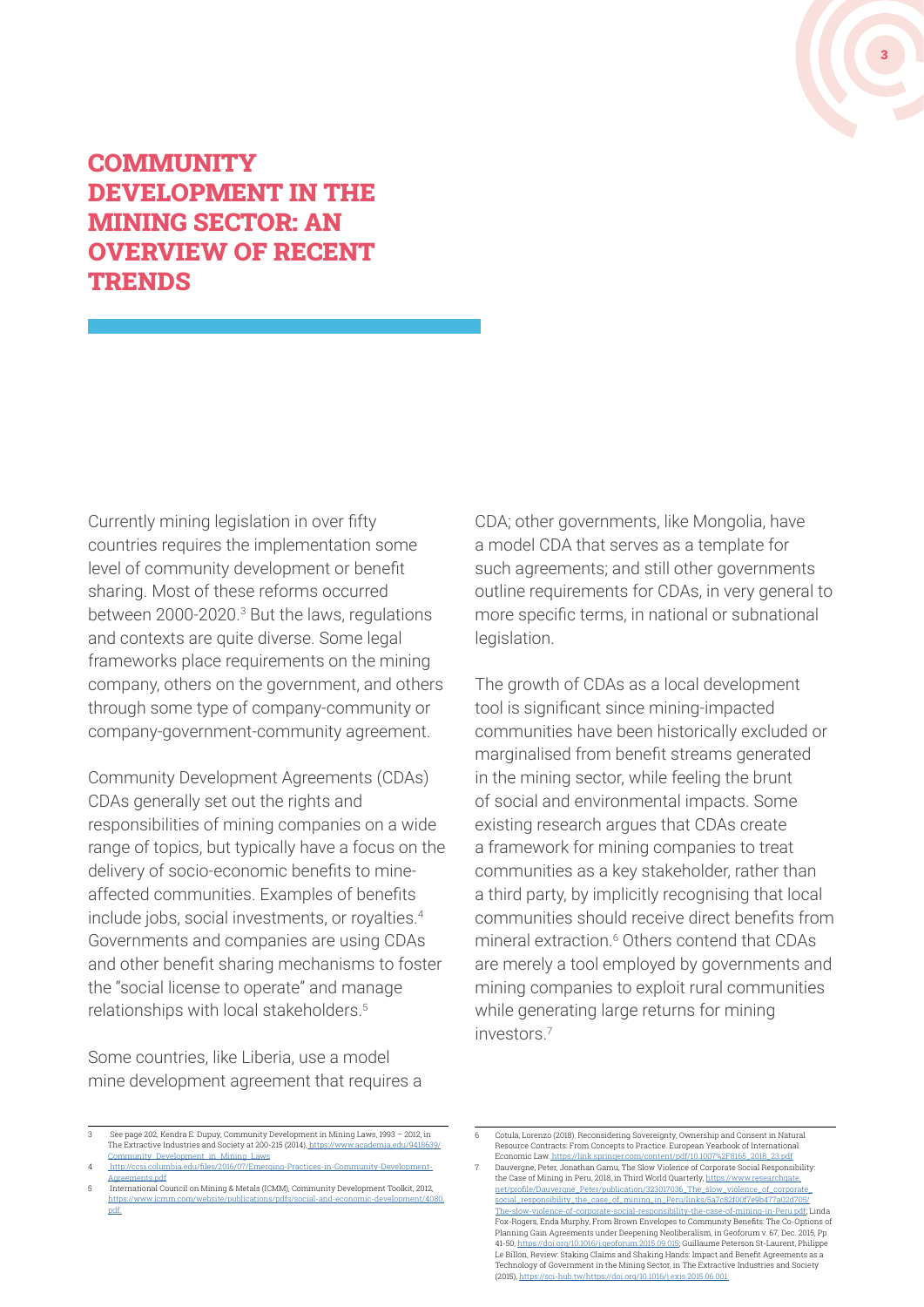The mere existence of CDAs, or any other local development mechanism, does not guarantee that mining will distribute benefits in an inclusive and robust manner. In fact, evidence suggests that CDAs may be coopted by powerful elites within communities or completely fail to ensure meaningful participation of community representatives,<sup>8</sup> or may contain provisions that limit the rights of communities in contradiction to underlying national or international legal norms.9 The term "Communities" is often used as shorthand for complex polities that have divergent interests according to social differentiation. Thus, benefits may, in reality, only accrue to a small group of powerful actors instead of being distributed equitably. In some contexts, local development initiatives may not effectively offset the broader social, environmental, cultural and political costs of mining or fit neatly into existing modes of territorial governance. The asymmetry in access to technical and legal expertise between community representatives versus mining companies puts communities at a disadvantage when negotiating and enforcing the terms of such accords, despite the best efforts of civil society organisations to redress this imbalance.

#### **National Legislative Requirements**

Beyond CDAs, national legislation may also impose requirements on the government to support community development; maintain a national or subnational trust or fund; or distribute revenue from royalties to mineaffected local governments communities, as is the case in Cameroon. Recent legislative reforms in Burkina Faso, Guinea, Kenya and Mali have created multiple obligations on both companies and government to deliver local development. For example, Mali's 2019 mining law obliges companies to implement CDAs with communities and both the government and companies must pay royalties into a local development fund.

Local development in the mining sector is increasingly becoming the subject of academic, activist and policy attention. As a contribution to furthering this field of study, we propose a (nonexhaustive) list and loose typology of legislative arrangements to promote local development in the mining sector. The typology intends to demonstrate that there is no 'one-size fits all' approach to local development mechanisms and to unlock creative thinking about how to promote equitable solutions based upon the specificities of each context.

#### **Community Development Agreement Databases and Libraries**

Though many CDAs remain confidential, a growing number are being published in the following databases:

- Columbia Center on Sustainable Investment (CCSI) and Canadian International Resources and Development Institute (CIRDI). Open Community Contracts. [http://](https://opencommunitycontracts.org/) [opencommunitycontracts.org/.](https://opencommunitycontracts.org/)
- Sustainable Development Strategies Group (SDSG). Community Development Agreements (CDA) Library. [https://www.sdsg.org/archives/cda-library.](https://www.sdsg.org/archives/cda-library)
- University of Melbourne. Agreements, Treaties and Negotiated Settlements Project Database. <http://www.atns.net.au/browse.asp>.

<sup>8</sup> The University of British Columbia and Canadian International Resources and Development Institute (CIRDI), Implementing the Ahafo Benefit Agreements: Seeking Meaningful<br>Community Participation at Newmont's Ahafo Gold Mine in Ghana, 2018, <u>https://cirdi.ca/wp-</u> [content/uploads/2018/07/Ahafo.community.agreement.2018.pdf](https://cirdi.ca/wp-content/uploads/2018/07/Ahafo.community.agreement.2018.pdf).

<sup>9</sup> Neil Craik, Holy Gardner, and Daniel McCarthy, Indigenous – Corporate Private Governance and Legitimacy: Lessons Learned from Impact and Benefit Agreements, in Resources<br>Policy, v. 52, June 2017 at 379-388, <u>https://www.sciencedirect.com/science/article/abs/pii</u>/ S16200000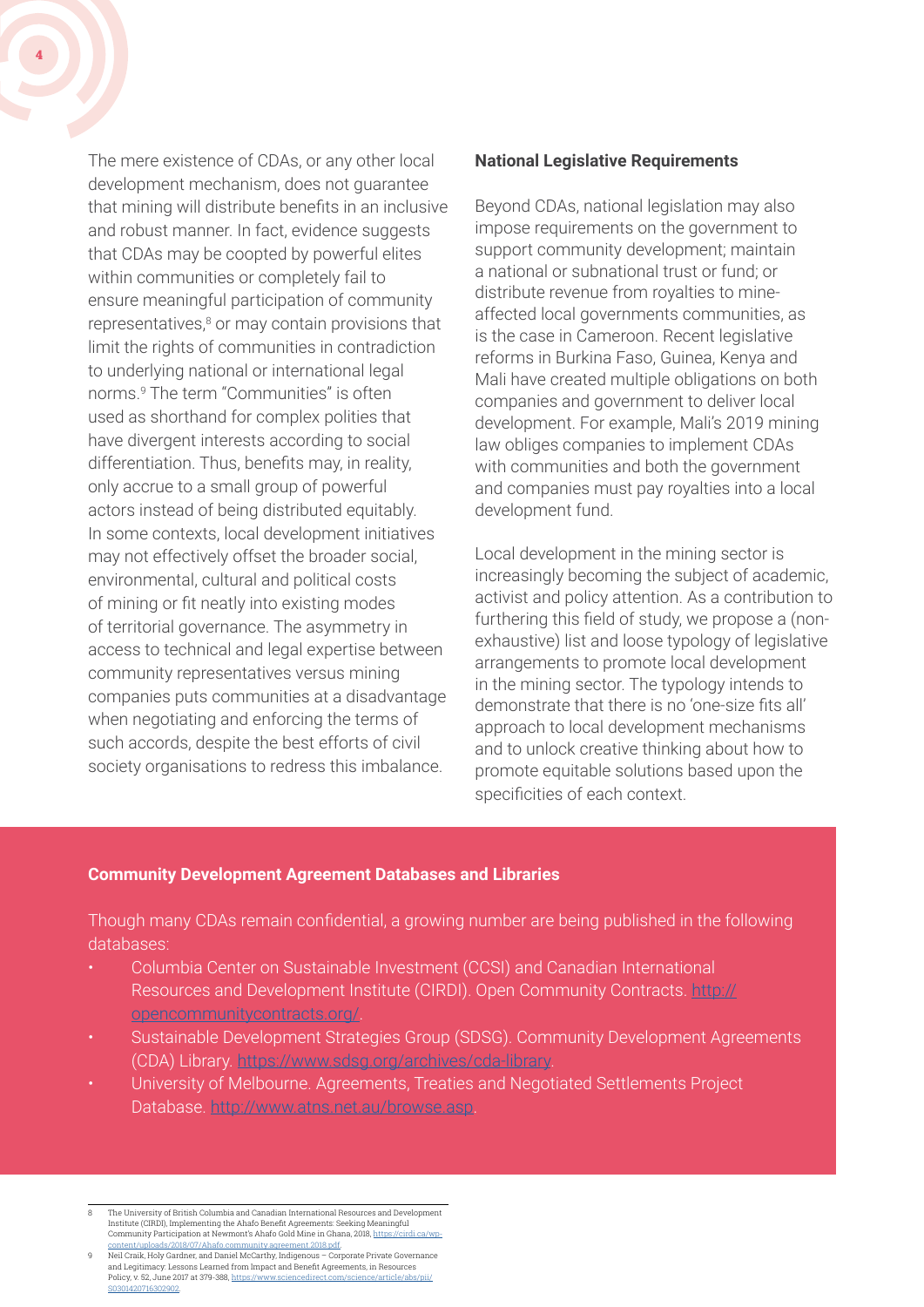

## USE OF NATIONAL LEGISLATION TO PROMOTE COMMUNITY DEVELOPMENT IN THE MINING SECTOR<sup>10</sup>



10 Data from the Community Development in Mining Collection [\(https://www.iied.org/mapping-community-development-](https://www.iied.org/mapping-community-development-requirements-mining-sector)<u>requirements-mining-sector</u>) as well as Columbia Center on Sustainable Investment, Requirements for Community Development<br>in Mining Laws, 2017, <u>http://ccsi.columbia.edu/files/2014/09/Mining-Community-Development-Requirem</u> <u>CCSI-2017. February pdf</u>; Kendra E. Dupuy, Community Development in Mining Laws, 1993 – 2012, in The Extractive Industries<br>and Society at 200-215 (2014), <u>https://www.academia.edu/9418639/Community\_Development\_in\_Mining\_L</u> Otto, United Nations University UNU-Wider, How Do We Legislate for Improved Community Development?, 2017, <u>https://www.</u><br><u>[wider.unu.edu/sites/default/files/wp2017-102.pdf.](https://www.wider.unu.edu/sites/default/files/wp2017-102.pdf.)</u>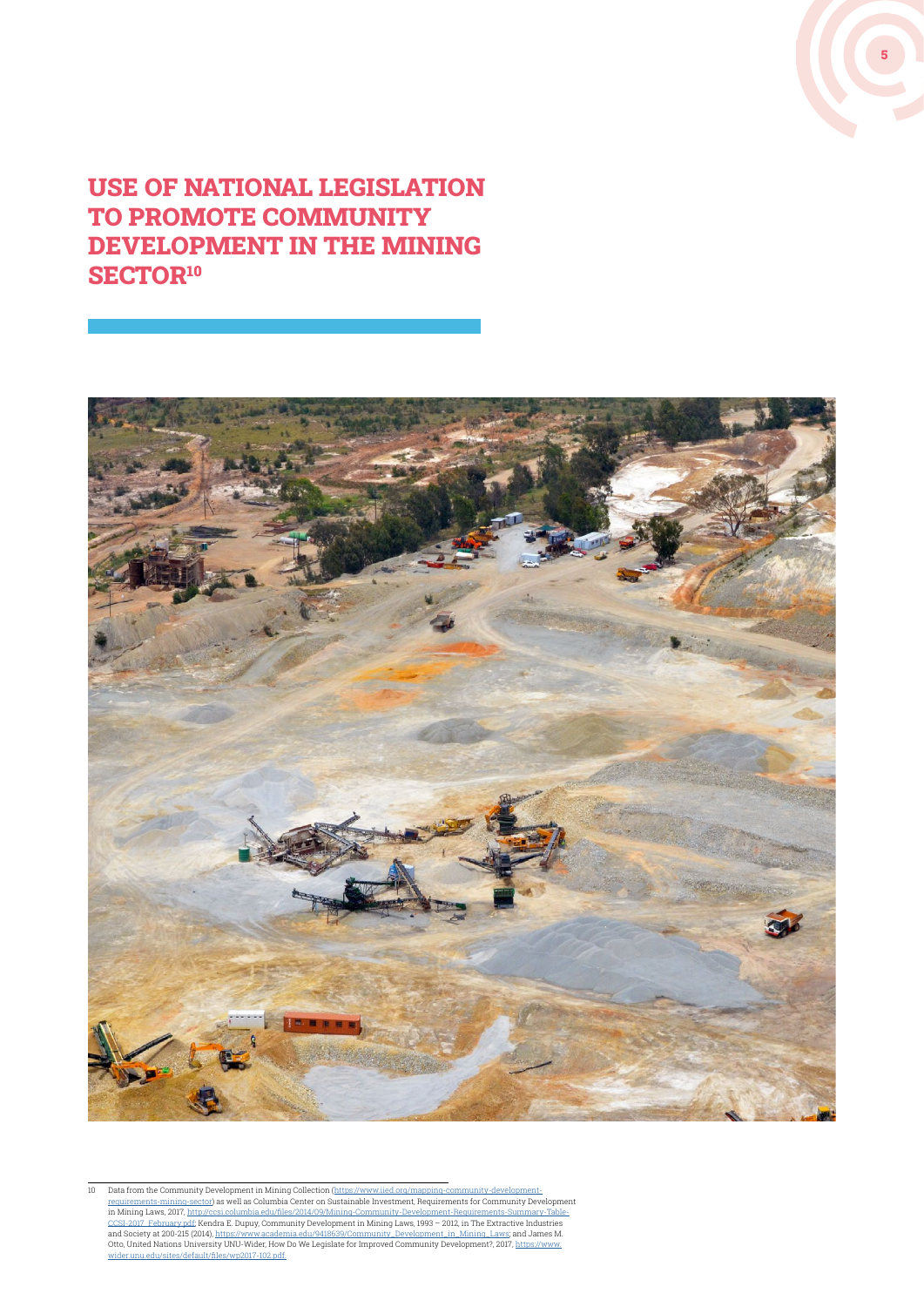

|                                                        |                                                                                                                                                                     |             | <b>Burkina Faso</b> |          |                                          | Central African<br>Republic |                          |          | Democratic<br>Republic of Congo |
|--------------------------------------------------------|---------------------------------------------------------------------------------------------------------------------------------------------------------------------|-------------|---------------------|----------|------------------------------------------|-----------------------------|--------------------------|----------|---------------------------------|
|                                                        |                                                                                                                                                                     | Afghanistan |                     | Cameroon | Canada                                   |                             | China                    | Colombia |                                 |
| Responsibility<br>lies with the<br>state               | National law requires<br>the national government<br>to promote community<br>development                                                                             |             |                     |          |                                          |                             | 1986,<br>amended<br>1996 |          |                                 |
|                                                        | National law requires the<br>government to establish<br>and maintain national<br>or subnational funds for<br>community development                                  |             | 2015                |          |                                          |                             |                          | 2012     |                                 |
|                                                        | National law requires the<br>government to share revenue<br>with local government or local<br>communities/mine-affected<br>areas                                    |             |                     | 2016     |                                          |                             |                          | 2012     | 2018,<br>2003                   |
|                                                        | Requirement for a fund in<br>subnational legislation                                                                                                                |             |                     |          |                                          |                             |                          |          |                                 |
| Responsibility<br>lies with<br>the mining<br>companies | National law requires mining<br>companies to establish a<br>community development<br>agreement                                                                      | 2018        |                     |          |                                          |                             |                          |          | 2018                            |
|                                                        | National law requires the<br>company to contribute to<br>the development of host<br>communities                                                                     | 2018        |                     | 2016     |                                          | 2009                        |                          |          |                                 |
|                                                        | National law requires the<br>company to establish and/or<br>pay into a local development<br>fund                                                                    |             | 2015                | 2016     |                                          | 2009                        |                          |          |                                 |
|                                                        | National law requires the<br>company to establish a<br>community/government/<br>company agreement<br>or memorandum of<br>understanding (MOU)                        | 2018        |                     |          |                                          |                             |                          |          |                                 |
|                                                        | Host government has a model<br>mine development agreement<br>that requires the company<br>to advance community<br>development                                       |             |                     |          |                                          |                             |                          |          |                                 |
|                                                        | Host government has a<br>model CDA that may be used<br>to negotiate an agreement<br>between the company and<br>local government to promote<br>community development |             |                     |          |                                          |                             |                          |          |                                 |
|                                                        | Requirements for a CDA<br>or benefit agreement in<br>subnational legislation                                                                                        |             |                     |          | 2013/<br>1984/<br>1992/<br>1993/<br>2003 |                             |                          |          |                                 |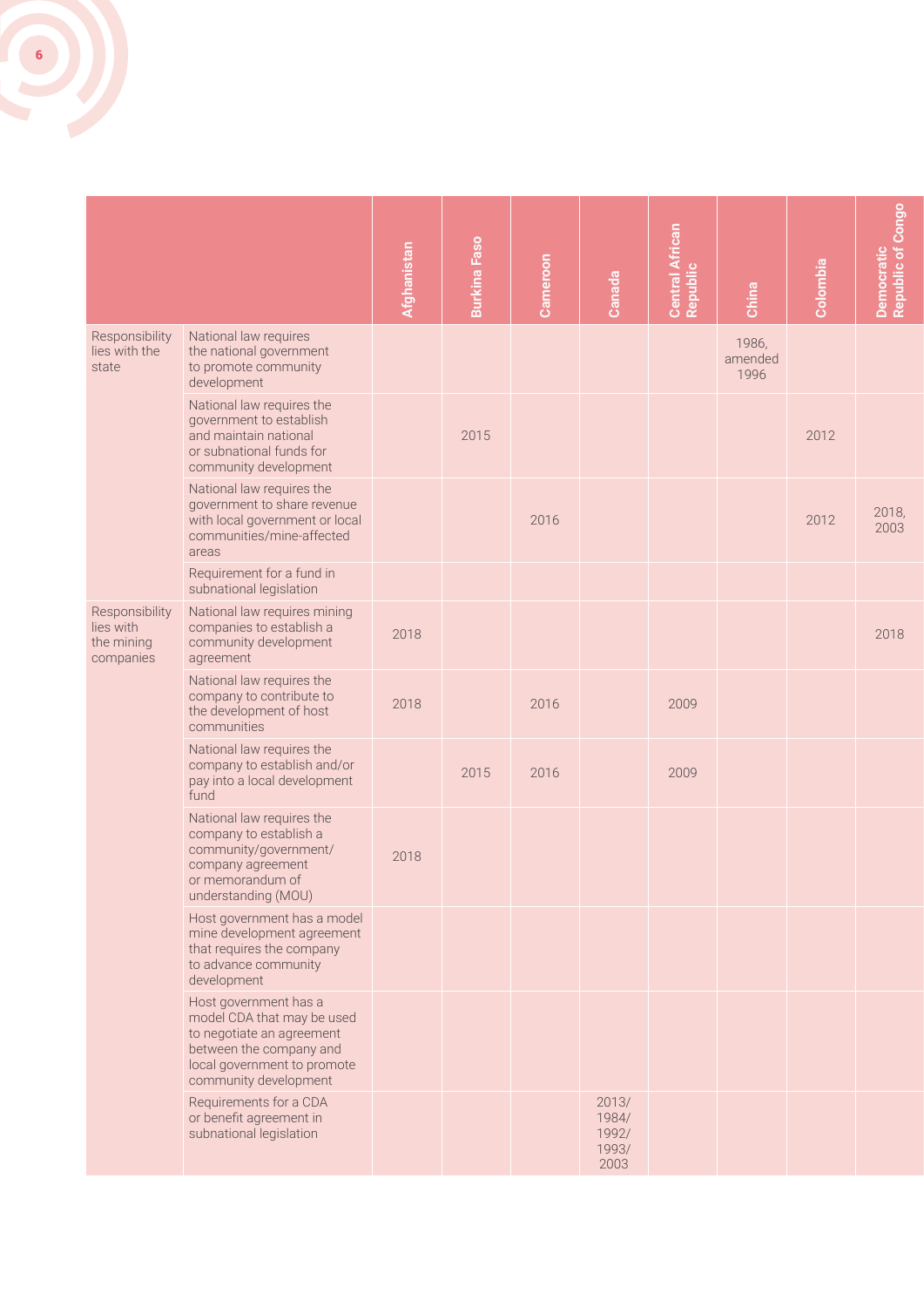| Dominican<br>Republic | <b>Ecuador</b> | <b>Equatorial Guinea</b> | Ethiopia | $\widetilde{\mathbb{H}}$ | Gabon | Ghana               | Guatemala     | Guinea              | India | Indonesia     | <b>Ivory Coast</b> | Kazakhstan |
|-----------------------|----------------|--------------------------|----------|--------------------------|-------|---------------------|---------------|---------------------|-------|---------------|--------------------|------------|
|                       |                |                          |          |                          |       |                     |               |                     |       |               |                    |            |
|                       |                |                          |          |                          |       |                     |               |                     |       |               |                    |            |
| 2000                  | 2009           |                          |          | 2006                     |       |                     | 1997/<br>2001 |                     |       |               |                    |            |
| 2005                  |                |                          |          |                          |       |                     |               |                     |       |               |                    |            |
|                       |                |                          |          |                          |       |                     |               | 2011                |       |               |                    |            |
|                       |                | 2006                     | 2010     | 2006                     |       | $\frac{2006}{2014}$ |               | 2011                |       | 2007/<br>2009 | 2014               | 2010       |
|                       |                |                          |          |                          | 2019  |                     |               | $\frac{2011}{2013}$ |       |               | 2014               |            |
|                       |                |                          |          |                          |       |                     |               |                     |       |               |                    |            |
|                       |                |                          |          |                          |       |                     |               |                     |       |               |                    |            |
|                       |                |                          |          |                          |       |                     |               |                     |       |               |                    |            |
|                       |                |                          |          |                          |       |                     |               |                     |       |               |                    |            |
|                       |                |                          |          |                          |       |                     |               |                     |       |               |                    |            |
|                       |                |                          |          |                          |       |                     |               |                     |       |               |                    |            |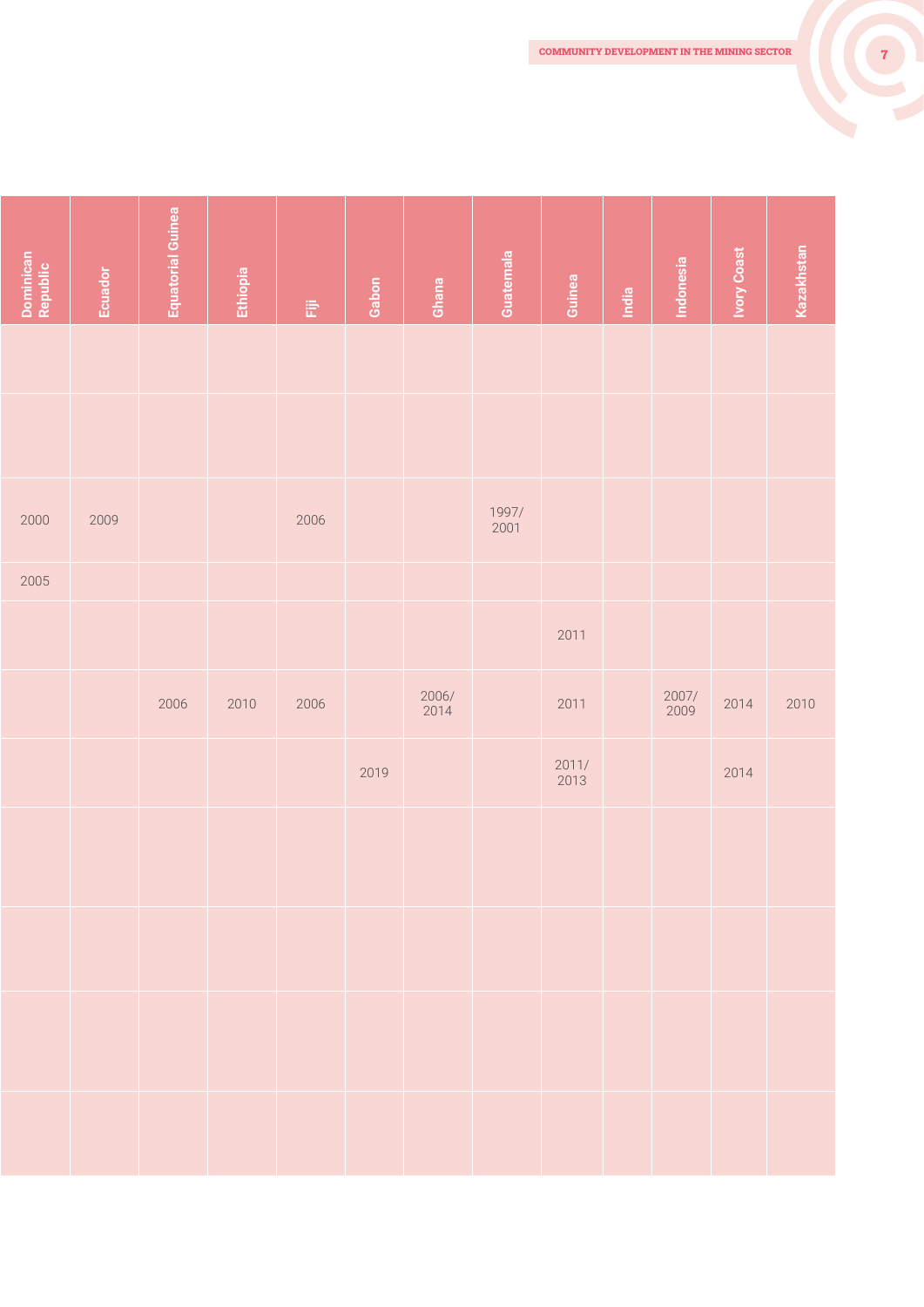

|                                                        |                                                                                                                                                                        | Kenya | Kyrgyzstan | Laos | Liberia | Malawi | Mali | <b>Mongolia</b> | Mozambique | Nicaragua |
|--------------------------------------------------------|------------------------------------------------------------------------------------------------------------------------------------------------------------------------|-------|------------|------|---------|--------|------|-----------------|------------|-----------|
| Responsibility<br>lies with the<br>state               | National law requires<br>the national government<br>to promote community<br>development                                                                                |       |            |      |         |        |      |                 |            |           |
|                                                        | National law requires the<br>government to establish<br>and maintain national<br>or subnational funds for<br>community development                                     | 2018  |            |      |         |        | 2019 |                 |            | 2001      |
|                                                        | National law requires<br>the government to<br>share revenue with local<br>government or local<br>communities/mine-<br>affected areas                                   | 2018  |            |      |         |        |      |                 | 2002       |           |
|                                                        | Requirement for a fund in<br>subnational legislation                                                                                                                   |       |            |      |         |        |      |                 |            |           |
| Responsibility<br>lies with<br>the mining<br>companies | National law requires<br>mining companies to<br>establish a community<br>development agreement                                                                         | 2016  |            |      |         | 2019   | 2019 | 2006            | 2002       |           |
|                                                        | National law requires the<br>company to contribute to<br>the development of host<br>communities                                                                        | 2016  | 2012       | 2003 |         |        |      | 2006            |            |           |
|                                                        | National law requires the<br>company to establish<br>and/or pay into a local<br>development fund                                                                       |       |            |      |         |        | 2019 |                 |            |           |
|                                                        | National law requires the<br>company to establish a<br>community/government/<br>company agreement<br>or memorandum of<br>understanding (MOU)                           |       |            |      |         |        |      |                 | 2002       |           |
|                                                        | Host government has a<br>model mine development<br>agreement that requires<br>the company to advance<br>community development                                          |       |            |      | 2008    |        |      |                 |            |           |
|                                                        | Host government has<br>a model CDA that may<br>be used to negotiate<br>an agreement between<br>the company and local<br>government to promote<br>community development |       |            |      |         |        |      | 2015            |            |           |
|                                                        | Requirements for a CDA<br>or benefit agreement in<br>subnational legislation                                                                                           |       |            |      |         |        |      |                 |            |           |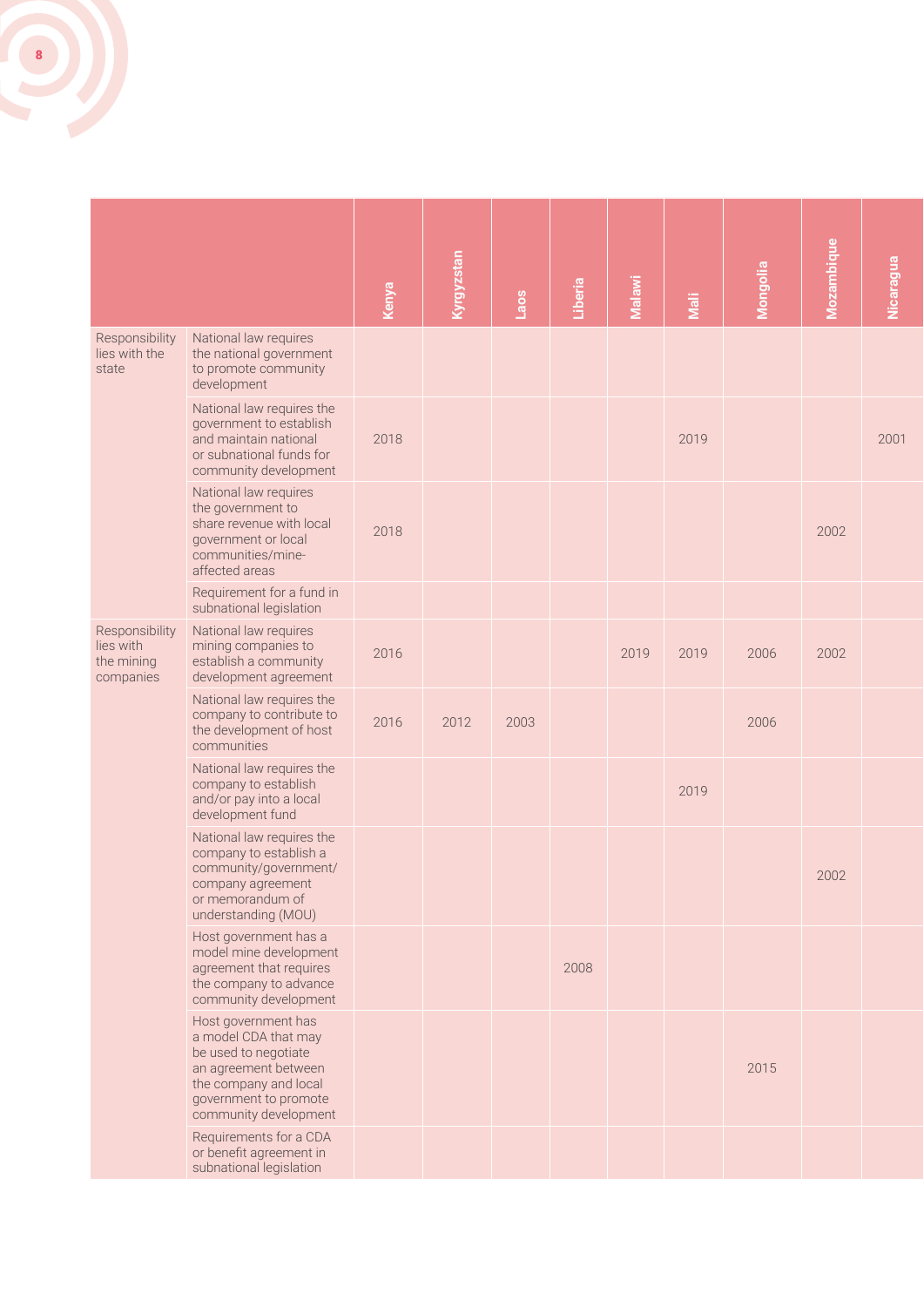| Niger                  | Nigeria | Oman | Papua New<br>Guinea | Peru | Philippines   | Sierra Leone                | South Africa           | South Sudan | Togo | Vietnam | Yemen | Zambia        |
|------------------------|---------|------|---------------------|------|---------------|-----------------------------|------------------------|-------------|------|---------|-------|---------------|
|                        |         |      |                     |      |               |                             |                        |             |      |         |       |               |
|                        |         |      |                     |      | 1995/<br>1996 | 2001                        |                        |             |      |         |       |               |
| 1993/<br>1999/<br>2006 |         |      |                     | 2015 | 1995/<br>1996 |                             |                        |             |      | 2010    |       |               |
|                        |         |      |                     |      |               |                             |                        |             |      |         |       |               |
|                        | 2007    |      |                     |      |               | 2010<br>(under<br>revision) |                        | 2012        |      |         | 2010  |               |
|                        | 2007    | 2013 | 1992                | 2015 | 1995          | 2010                        | 2002/<br>2005/<br>2008 | 2012        | 2011 | 2010    | 2010  | 2015/<br>2016 |
|                        |         |      |                     |      |               |                             |                        |             |      |         |       |               |
|                        |         |      |                     |      |               |                             |                        |             |      |         |       |               |
|                        |         |      |                     |      |               |                             |                        |             |      |         |       |               |
|                        |         |      |                     |      |               |                             |                        |             |      |         |       |               |
|                        |         |      | 2015                |      |               |                             |                        |             |      |         |       |               |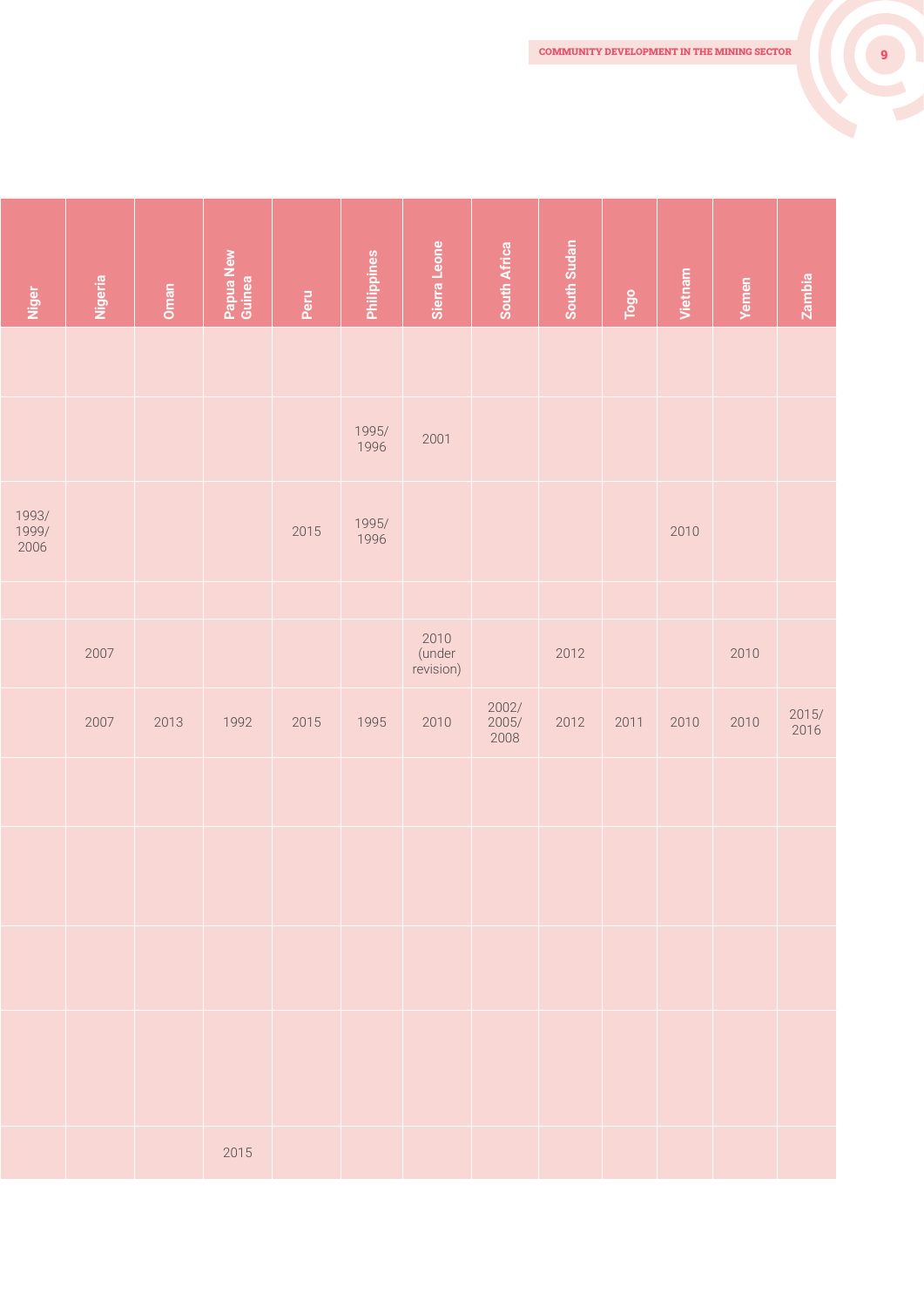#### COUNTRY EXPERIENCES WITH THE DELIVERY OF COMMUNITY DEVELOPMENT BENEFITS

The legislative approaches listed above all have strengths and weaknesses to consider, and one may be preferable to another based on unique circumstances of a particular political economy, jurisdiction, community, or project. The actual granular mechanics of benefit planning and management matter greatly, but to date there is a lack of empirical evidence on the effectiveness of local development mechanisms in the mining sector in many parts of the world.

The Publish What You Pay network of civil society organisations has highlighted the question of local development across numerous countries through research and policy advocacy. The results demonstrate an uneven terrain; local development policy reforms and implementation have gained traction in numerous countries, but progress has been limited in others.

In Burkina Faso, Publish What You Pay members launched a campaign demanding one percent of mining revenues to be allocated to local development. The campaign succeeded in 2015 when Burkina Faso's new mining code

created a local development fund, which is supposed to be capitalised by 1% of mining company turnover and 20% of government mining royalties.<sup>11</sup> Implementation of the local development fund has encountered difficulties and criticism—women's rights advocates have decried the lack of representation of women in the local development fund's decision-making bodies as well as a lack of targeted expenditure to the benefit of rural women.<sup>12</sup>

Burkina Faso has also struggled to collect royalties from mining companies to capitalise the local development fund. In 2017, companies paid just 17% of what they theoretically owed under the new mining law. Many companies argued that the obligation to pay royalties violated fiscal stabilisation clauses in their mining contracts that prevent the government from introducing new taxes.

There is an emerging trend of companies using stabilisation provisions, in contracts or legislation, to avoid paying into local development mechanisms that have been

Kabore, Elie (2020). 1% de l'argent de l'or – Campagne de partage des bénéfices par PCQVP Burkina Faso. Publish What you Pay.

<sup>12</sup> Ibid.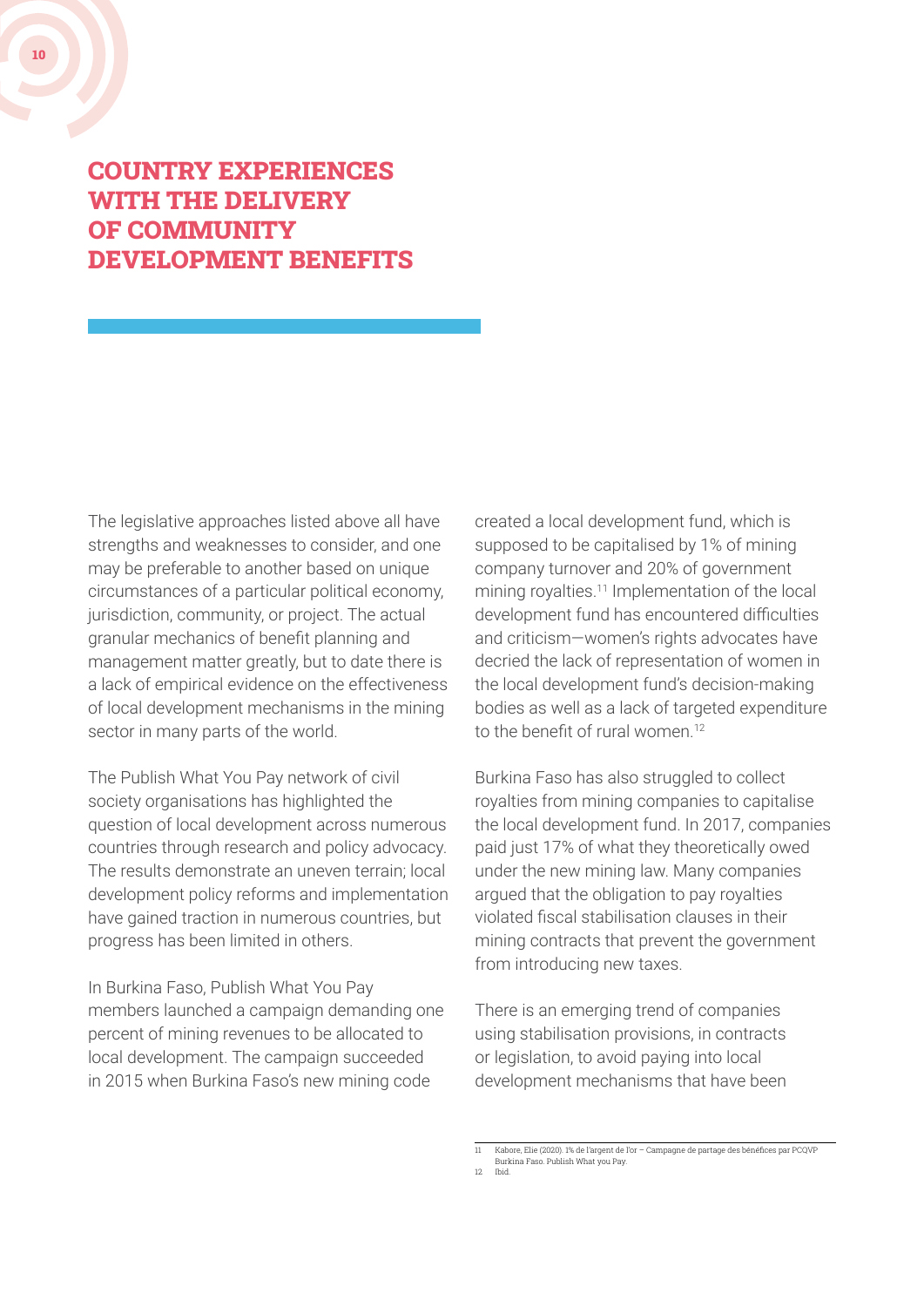newly legislated. Companies in Chile<sup>13</sup>, Guinea<sup>14</sup> and Mali have made similar arguments. In the DRC, the 2018 mining code retroactively applied fiscal changes, including companies' obligations to contribute to local development. Yet stabilisation may still be one of the greatest barriers to robust local development in the mining sector, but further research and evidence gathering is urgently required on this theme.

In countries such as Zimbabwe and Cameroon, civil society efforts to promote local development in the mining sector have had limited impact for complex political economy reasons. In Zimbabwe, economic empowerment legislation provided for community benefits to be channelled through voluntary community trusts (CSOTs). Very few CSOTs were ever created and a wide variance in the quality of CSOT management practices caused some trusts to perform well while others delivered few benefits to communities.15 The CSOT legislation was recently scrapped as Zimbabwe's elites consolidate control over the mining sector; meaning there no longer exists a legal framework to deliver community benefits.

Cameroon's 2001 and 2016 mining codes provided for royalties to be paid to communities in mining localities. Despite decades of advocacy by Cameroon's PWYP coalition the government still has not published the regulations necessary to deliver local benefits.16 Cameroon's elite-led governance of natural resources has caused mining institutions responsible for the payment, expenditure and

16 Bissou, Michel et Etoga, Eric (2020). Partage des revenus tirés du secteur minier en Afrique— Impact de la reforme minière—Cas du Cameroun. [https://www.pwyp.org/wp-content/](https://www.pwyp.org/wp-content/uploads/2020/09/Benefit-Sharing-case-study_Cameroun_FR.pdf) [uploads/2020/09/Benefit-Sharing-case-study\\_Cameroun\\_FR.pd](https://www.pwyp.org/wp-content/uploads/2020/09/Benefit-Sharing-case-study_Cameroun_FR.pdf)f

publication of mining royalties to operate in an opaque manner.17 Though the country's mining activity is focused in the artisanal and quarry sectors, with no large-scale mines operational, the mining sector has contributed very little to local development.

In contrast, Niger's has been delivering mining (and petroleum) royalties to local governments since passing its legislation in 2006 and 2007. Though mining royalties have delivered concrete benefits and infrastructure improvements, the national government has accumulated significant arrears in delivering royalties to local governments.18 There also exists a wide variance in the transparency and accounting practices between various governments, which impedes thorough evaluation of the royalties' development contributions.

The PWYP coalitions in many African countries have meaningfully contributed to the embedding of local development requirements in mining legislation. However, the effectiveness of the implementation remains difficult to assess since many initiatives are recent, data and transparency are scarce, and performance varies widely within and between countries. With each passing year, African governments revising their mineral laws are adding local development requirement to legislation. But a lack of in-depth empirical research on legislative design and local development implementation is hampering the provision of evidence-based policy guidance

<sup>13</sup> Cambero, Fabian et al. (2021) Chile's decades-old mining deals may hinder bid to lift copper royalties. [https://www.mining.com/web/chiles-decades-old-mining-deals-may-hinder-bid-](https://www.mining.com/web/chiles-decades-old-mining-deals-may-hinder-bid-to-lift-copper-royalties)

[to-lift-copper-royalties](https://www.mining.com/web/chiles-decades-old-mining-deals-may-hinder-bid-to-lift-copper-royalties) 14 See Hamidou D. Drame, (2019), "Relationships Between Mining Companies and Local Communities under the 2011 Guinean Mining Code: An Analysis of the Legal Framework Governing LDAs and LEDFs" Oil, Gas & Energy Law Intelligence and Kabore, Elie (2020), Fonds minier de développement local : des milliardaires parmi les communes. L'économiste du Faso.

<sup>15</sup> Nyamucherera, Brian & Sibanda, Mukasiri (2020). Tracing Progress Towards Reve Transparency and Revenue Sharng in the Zimbabwe Extractive Sector 2013-2019. [https://](https://www.pwyp.org/wp-content/uploads/2020/09/Benefit-Sharing-case-study_Zimbabwe-EN.pdf) [www.pwyp.org/wp-content/uploads/2020/09/Benefit-Sharing-case-study\\_Zimbabwe-EN.pdf](https://www.pwyp.org/wp-content/uploads/2020/09/Benefit-Sharing-case-study_Zimbabwe-EN.pdf)

<sup>17</sup> Hamann, Steffi, Schwartz, Brendan and Sneyd, Adam (2021). Governing Artisanal Commodity Extraction in Cameroon: A Comparative Analysis of the Gold and Palm Oil Sectors. In Natural Resource-Based Development in Africa. University of Toronto Press. Forthcoming.

<sup>18</sup> PCQYP Niger (2019). Etat des lieux sur la rétrocession des 15% des redevances minières et pétrolières de l'état vers les communes des régions concernées. [https://eiti.org/files/](https://eiti.org/files/documents/fr_status_subnational_transfers_royalties.pdf) [documents/fr\\_status\\_subnational\\_transfers\\_royalties.pdf](https://eiti.org/files/documents/fr_status_subnational_transfers_royalties.pdf)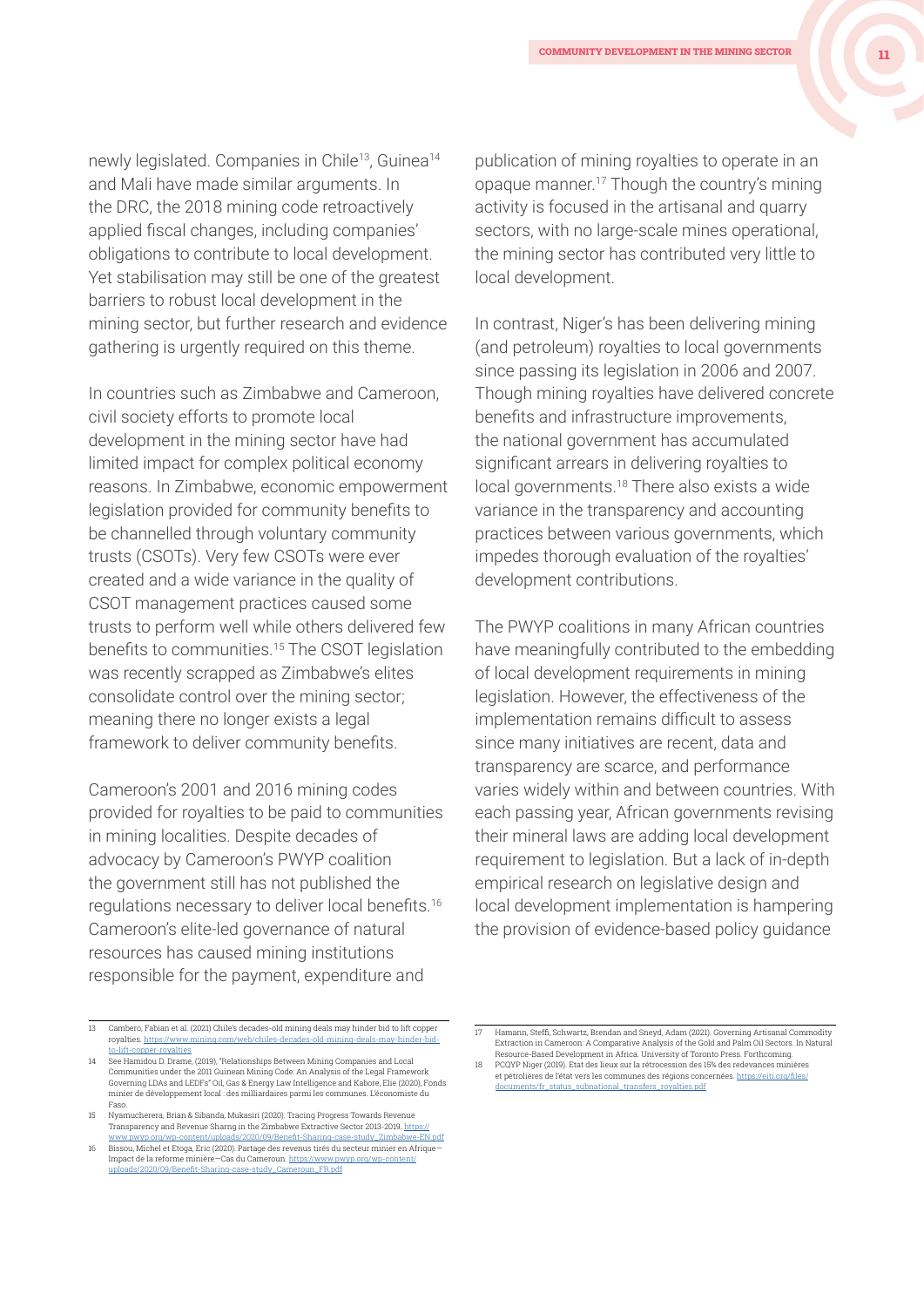## KEY QUESTIONS

#### LOOKING AHEAD

Many empirical questions remain unanswered regarding the optimal mechanisms for delivering community development in the mining sector, particularly in global South contexts. In this section we set out themes to contribute to more informed debates about local development mechanisms:

- **Impacts of expenditures: Many countries** lack basic data about the use of local development initiatives. How is the money being spent and what is the impact? Are local development efforts making robust contributions to the economic, social and cultural wellbeing of all social groups? In an era defined by global environmental and health emergencies, are funds invested in strengthening public services to address these challenges? Are funds being invested to help navigate changes in technology that may further automate the mining sector and reduce direct employment?
- **Climate Change:** There is an urgent need to increase the amount of climate adaptation finance delivered to rural communities across the Global South. Yet, climate change mitigation and

adaptation did not appear as priority areas of expenditure in any of the local development regulations reviewed for this briefing note. What are the best strategies for integrating climate change mitigation and adaptation into requirements for community development? and how can community development requirements advance resiliency at the local level?

- Indigenous Rights & Free Prior and Informed Consent (FPIC), and social differentiation: Existing research on community development in the mining sector has been timid to highlight the diverse experiences of different groups based on social differentiation. What special considerations should be integrated into community development frameworks for Indigenous Peoples? What about women, youth, ethnic or religious minorities? How can local development mechanisms enhance the sovereignty and full enjoyment of rights for groups facing discrimination?
- **Stabilisation:** Despite the numerous procommunity development statements put forth by large-scale mining companies and mining industry bodies, emerging evidence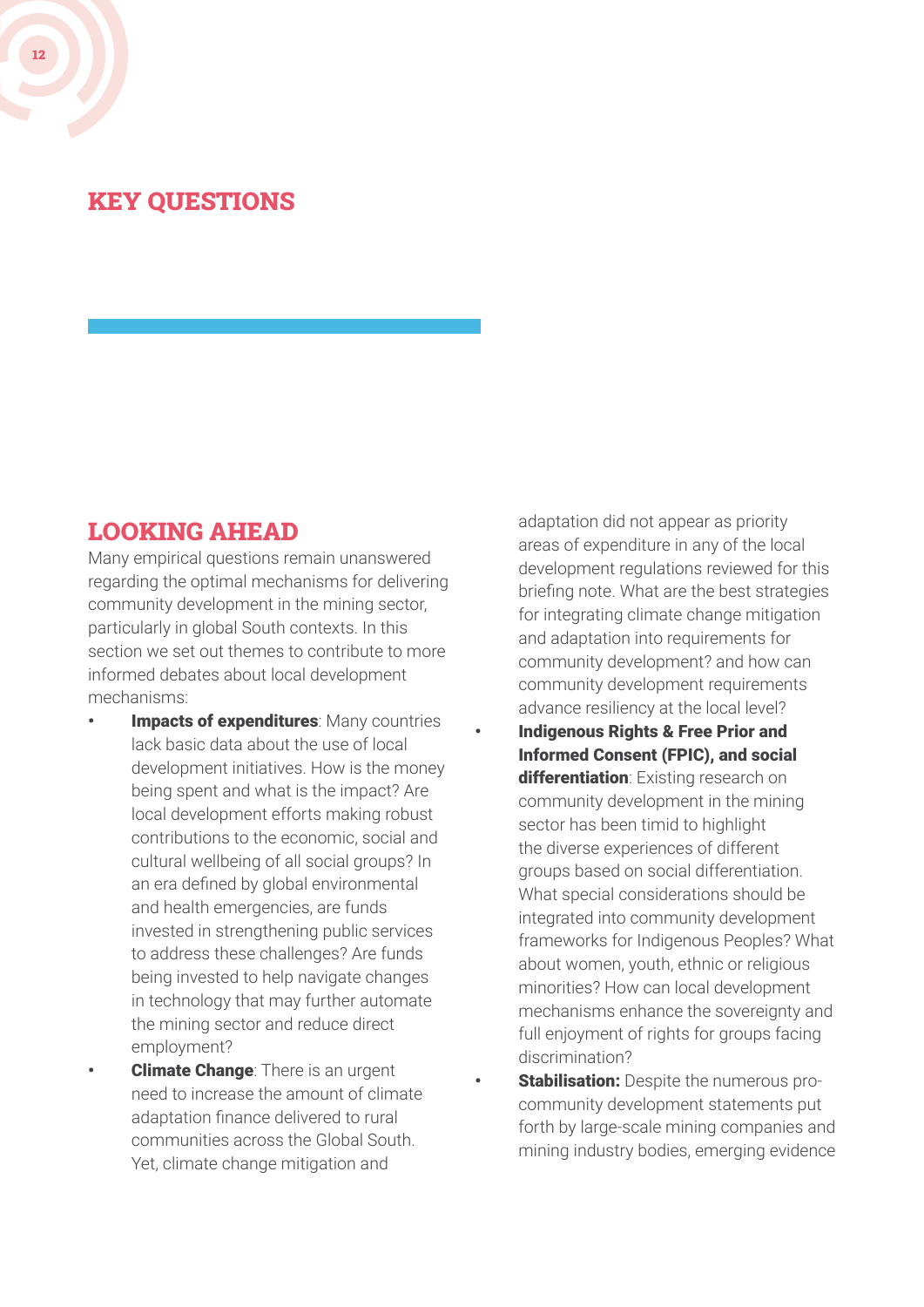suggests companies are citing fiscal stabilisation clauses in their agreements to avoid making contributions to local development efforts. To what extent is stabilisation hampering local development efforts in the mining sector? How can a new generation of stabilisation clauses be designed to allow for the introduction of community benefit provisions where none exist?

The answers to these questions have critical implications for the future of mining-impacted localities.

In conclusion, we suggest the following key actions for civil society advocates, donors, and policymakers:

- Donors and aid agencies should support existing efforts by civil society organisations, including those in the PWYP network, and researchers in the Global South by investing in in-depth empirical research on the effectiveness of existing local development mechanisms;
- Governments and aid agencies providing technical support to mining ministries should be aware of the full spectrum of existing experiences when designing and implementing community development requirements.
- As governments introduce local development requirements, all stakeholders should rally around new mechanisms for community development to increase investment in climate change adaptation and resiliency,
- Finally, further research and creative solutions are necessary to avoid stabilisation of community development provisions in existing mines

The answers to these questions have critical implications for the future of mining-impacted localities.

In conclusion, we suggest the following key actions for civil society advocates, donors, and policymakers:

- Donors and aid agencies should support existing efforts by civil society organisations, including those in the PWYP network, and researchers in the Global South by investing in in-depth empirical research on the effectiveness of existing local development mechanisms;
- Governments and aid agencies providing technical support to mining ministries should be aware of the full spectrum of existing experiences when designing and implementing community development requirements.
- As governments introduce local development requirements, all stakeholders should rally around new mechanisms for community development to increase investment in climate change adaptation and resiliency,
- Finally, further research and creative solutions are necessary to avoid stabilisation of community development provisions in existing mines.